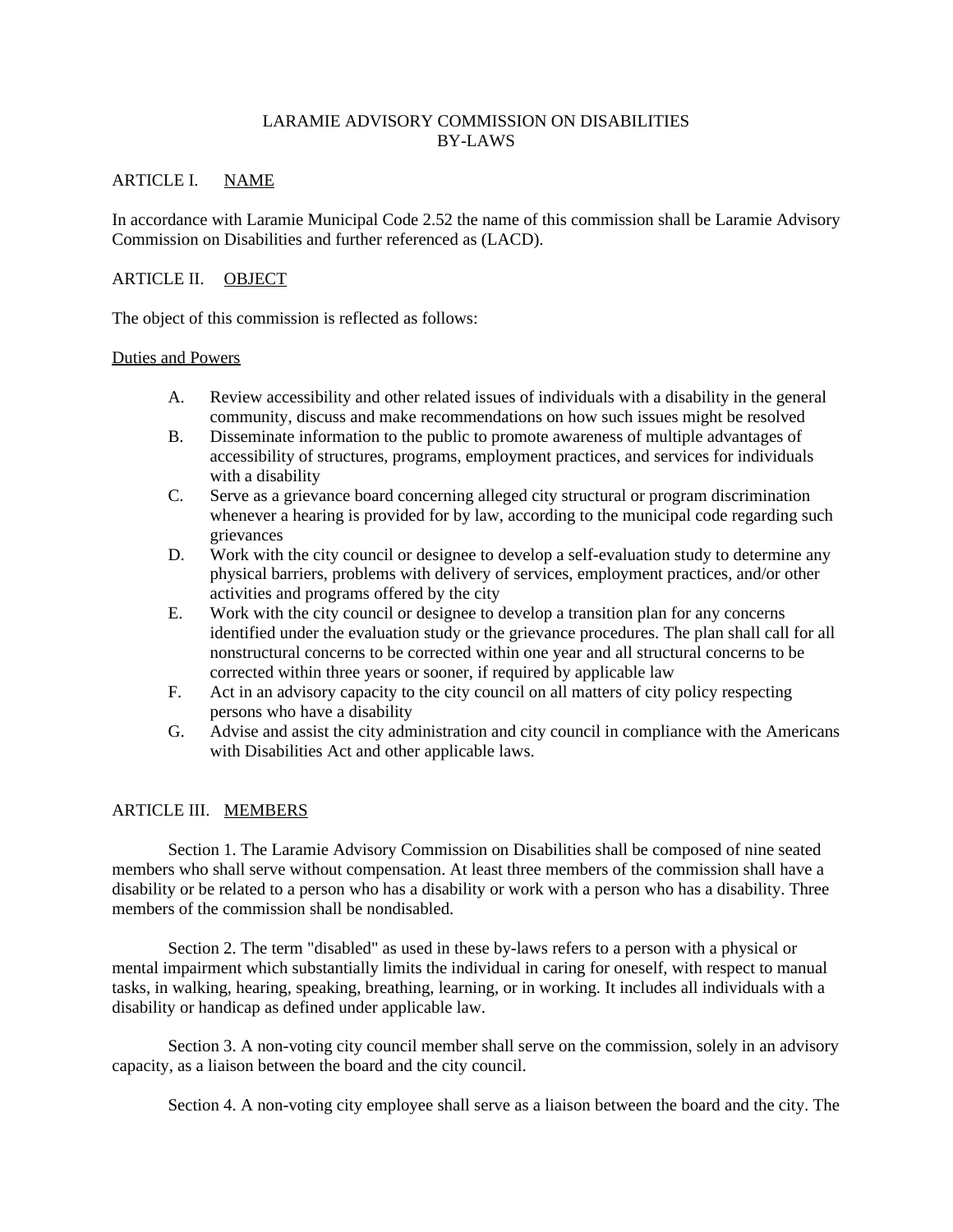City Employee shall take the minutes of each meeting, unless the board designates a voting member to do so and shall circulate said minutes to commission members and to the city council.

Section 5. The members of the commission shall be appointed by the city council for terms of three years. Members may serve multiple terms at the discretion of the city council.

## ARTICLEIV. OFFICERS

Section 1. The officers of the commission shall be a chairperson and a vice-chairperson. The officers shall be voting members of the commission. The Chair or Vice-chair shall preside at all meetings. Robert's Rules of Order shall govern the conduct of all meetings.

Section 2. Within thirty days after the initial and each annual appointment, the commission shall convene for the purpose of electing officers in a manner approved by the commission. Each officer shall hold office until a successor has been elected.

## ARTICLEV. MEETINGS

Section 1. Regular Meetings. The commission shall establish a regular meeting date, time and place, and shall hold meetings with notice to all employees. The regular meetings shall not be less frequently than quarterly.

Section 2. Special Meetings. The commission shall hold special meetings at the call of the Chair or upon the request of the members. Notice of special meetings shall be given to each member by any means reasonable a day before the meeting is to be held in accordance with the Open Meeting Act in W.S. 16-.

Section 3. Procedure. The Chair or Vice-chair shall preside at all meetings. Robert's Rules of Order shall govern the conduct of all meetings.

Section 4. Confidentiality. All meetings shall be open to the public. All information must be reduced to a form which one cannot ascertain specific facts about any specific individual without written consent.

Section 5. Electronic Communication. General information, updates and drafts may be circulated electronically to commission members. A copy of such shall be kept by the City of Laramie liaison for reference. Voting on measures shall not be conducted electronically.

Section 6. Quorum. A majority of the seated commission shall constitute a quorum for the transaction of business, and the concurring vote of at least the majority of members shall be necessary to take action by the commission. Any commission meeting at which a quorum is not present may be cancelled.

#### ARTICLE VI. VACANCIES AND REMOVAL OF MEMBERS

Section I. Vacancies on the commission shall be filled by the city council for the unexpired term of any member whose term becomes vacant.

Section 2. Any member of the commission who has two consecutive absences, in which